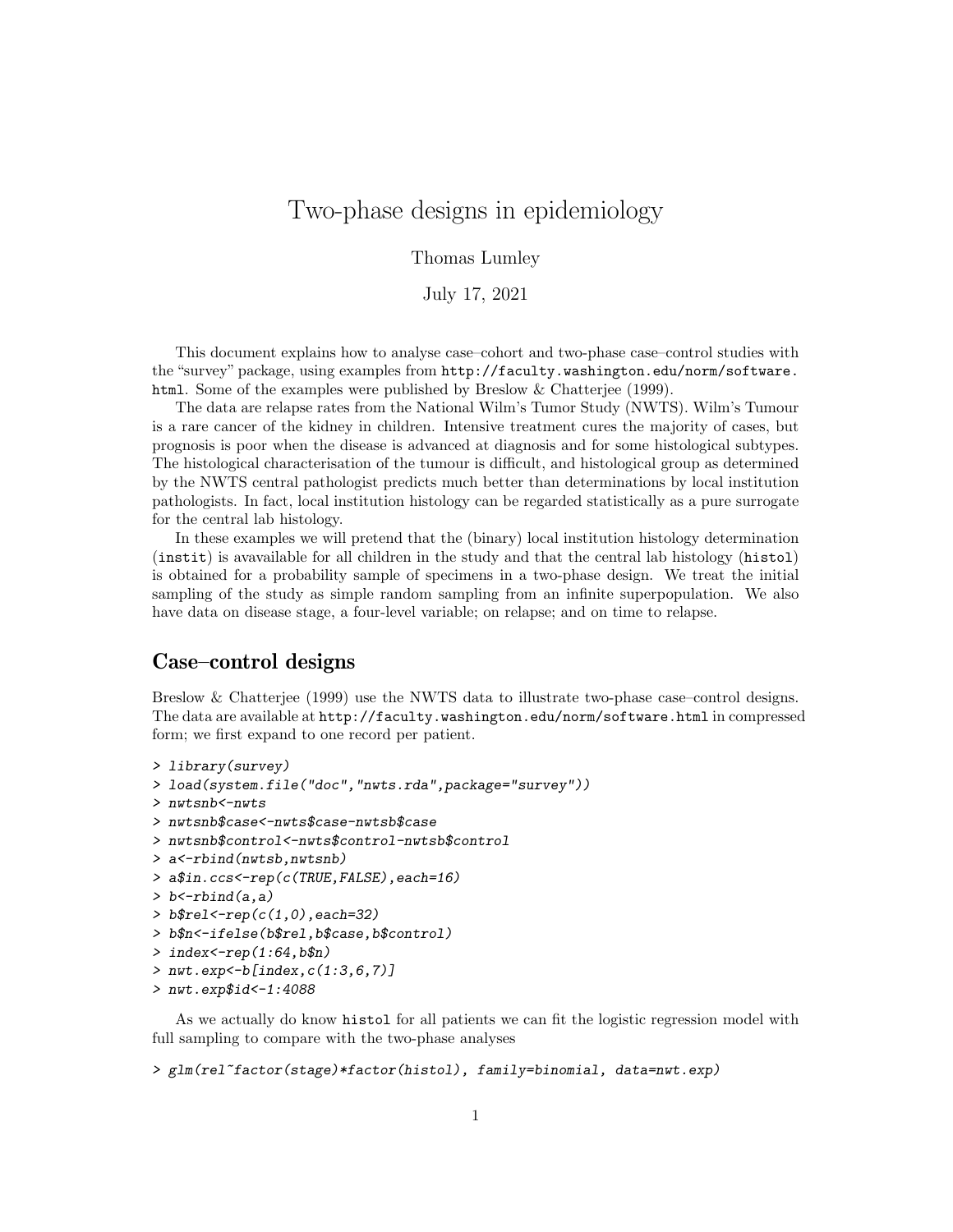```
Call: glm(formula = rel \tilde{r} factor(stage) * factor(histol), family = binomial,
   data = nwt.exp)Coefficients:
              (Intercept) factor(stage)2
                 -2.7066 0.7679
            factor(stage)3 factor(stage)4
                  0.7747 1.0506
           factor(histol)2 factor(stage)2:factor(histol)2
                  1.3104 0.1477
factor(stage)3:factor(histol)2 factor(stage)4:factor(histol)2
                  0.5942 1.2619
Degrees of Freedom: 4087 Total (i.e. Null); 4080 Residual
Null Deviance: 3306
Residual Deviance: 2943 AIC: 2959
```
The second phase sample consists of all patients with unfavorable histology as determined by local institution pathologists, all cases, and a 20% sample of the remainder. Phase two is thus a stratified random sample without replacement, with strata defined by the interaction of instit and rel.

```
> dccs2<-twophase(id=list(~id,~id),subset="in.ccs,
+ strata=list(NULL,~interaction(instit,rel)),data=nwt.exp)
> summary(svyglm(rel~factor(stage)*factor(histol),family=binomial,design=dccs2))
Call:
svyglm(formula = rel ~ factor(stage) * factor(histol), design = dccs2,
   family = binomial)
Survey design:
two phase2(id = id, strata = strata, probes = probes, fpc = fpc,subset = subset, data = data)
Coefficients:
                           Estimate Std. Error t value Pr(>|t|)
(Intercept) -2.5701 0.1288 -19.955 < 2e-16 ***
factor(stage)2 0.5482 0.1979 2.769 0.005708 **
factor(stage)3 0.4791 0.2032 2.359 0.018515 *
factor(stage)4 1.0037 0.2592 3.872 0.000114 ***
factor(histol)2 1.3505 0.3107 4.346 1.51e-05 ***
factor(stage)2:factor(histol)2 0.1152 0.4410 0.261 0.793876
factor(stage)3:factor(histol)2 0.5066 0.4241 1.194 0.232548
factor(stage)4:factor(histol)2 0.9785 0.6214 1.575 0.115615
---Signif. codes: 0 '***' 0.001 '**' 0.01 '*' 0.05 '.' 0.1 ' ' 1
(Dispersion parameter for binomial family taken to be 1.000876)
Number of Fisher Scoring iterations: 4
```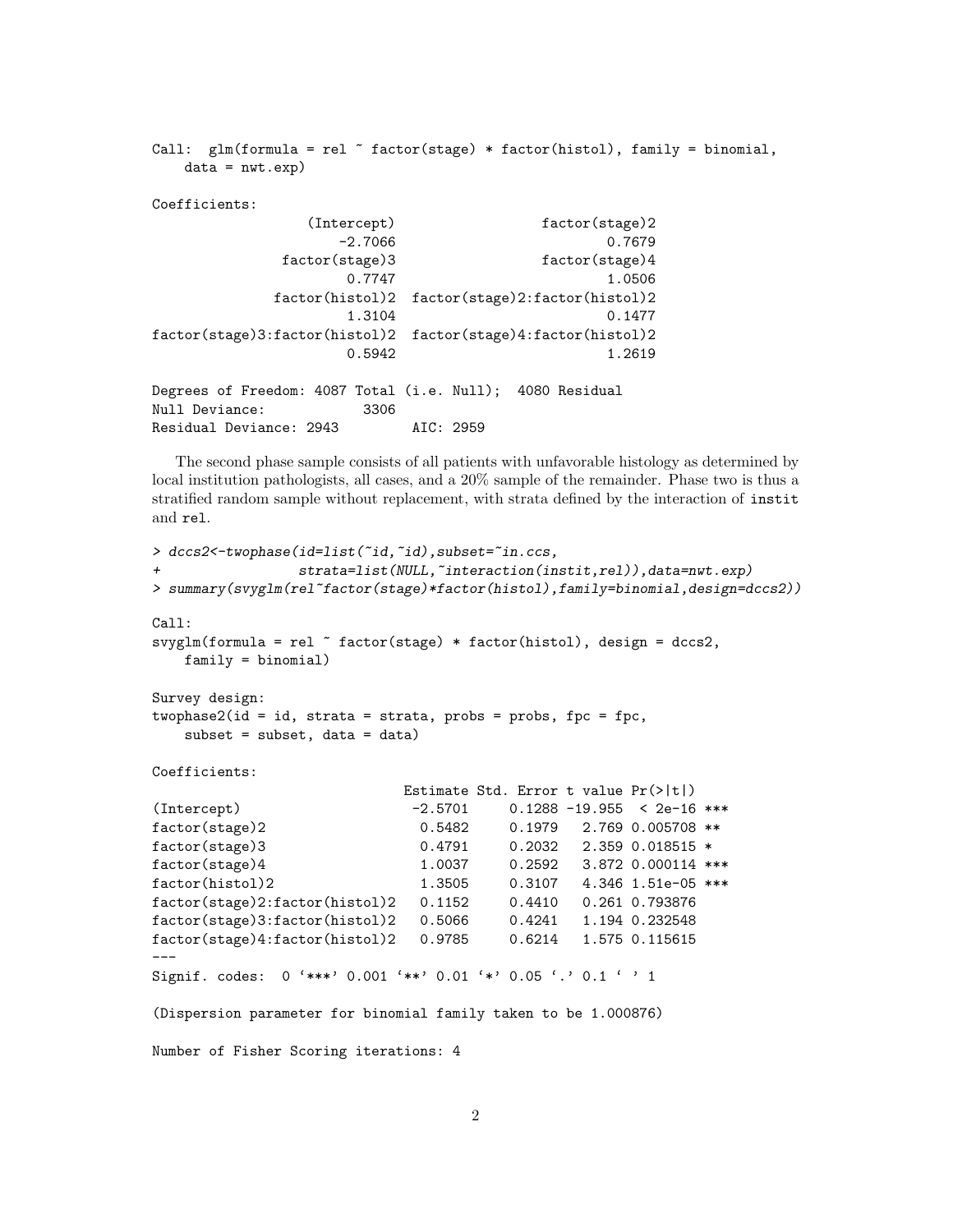Disease stage at the time of surgery is also recorded. It could be used to further stratify the sampling, or, as in this example, to post-stratify. We can analyze the data either pretending that the sampling was stratified or using calibrate to post-stratify the design.

```
> dccs8<-twophase(id=list(~id,~id),subset="in.ccs,
+ strata=list(NULL,~interaction(instit,stage,rel)),data=nwt.exp)
> gccs8<-calibrate(dccs2,phase=2,formula=~interaction(instit,stage,rel))
> summary(svyglm(rel~factor(stage)*factor(histol),family=binomial,design=dccs8))
Call:
svyglm(formula = rel \tilde{ } factor(stage) * factor(histol), design = dccs8,
   family = binomial)
Survey design:
two phase2(id = id, strata = strata, probes = probes, fpc = fpc,subset = subset, data = data)Coefficients:
                          Estimate Std. Error t value Pr(>|t|)
(Intercept) -2.71604 0.10827 -25.085 < 2e-16 ***
factor(stage)2 0.78141 0.14726 5.306 1.35e-07 ***
factor(stage)3 0.80093 0.15250 5.252 1.80e-07 ***
factor(stage)4 1.07293 0.17817 6.022 2.33e-09 ***
factor(histol)2 1.45836 0.31780 4.589 4.96e-06 ***
factor(stage)2:factor(histol)2 -0.04743 0.43495 -0.109 0.913
factor(stage)3:factor(histol)2 0.28064 0.41298 0.680 0.497
factor(stage)4:factor(histol)2 0.90983 0.63774 1.427 0.154
---
Signif. codes: 0 '***' 0.001 '**' 0.01 '*' 0.05 '.' 0.1 ' ' 1
(Dispersion parameter for binomial family taken to be 1.000876)
Number of Fisher Scoring iterations: 4
> summary(svyglm(rel~factor(stage)*factor(histol),family=binomial,design=gccs8))
Ca11:svyglm(formula = rel \tilde{ } factor(stage) * factor(histol), design = gccs8,
   family = binomial)
Survey design:
calinteraction(int, stage,rel))
Coefficients:
                          Estimate Std. Error t value Pr(>|t|)
(Intercept) -2.71604 0.10878 -24.968 < 2e-16 ***
factor(stage)2 0.78141 0.14729 5.305 1.35e-07 ***
factor(stage)3 0.80093 0.15212 5.265 1.68e-07 ***
factor(stage)4 1.07293 0.17905 5.993 2.77e-09 ***
factor(histol)2 1.45836 0.31757 4.592 4.88e-06 ***
```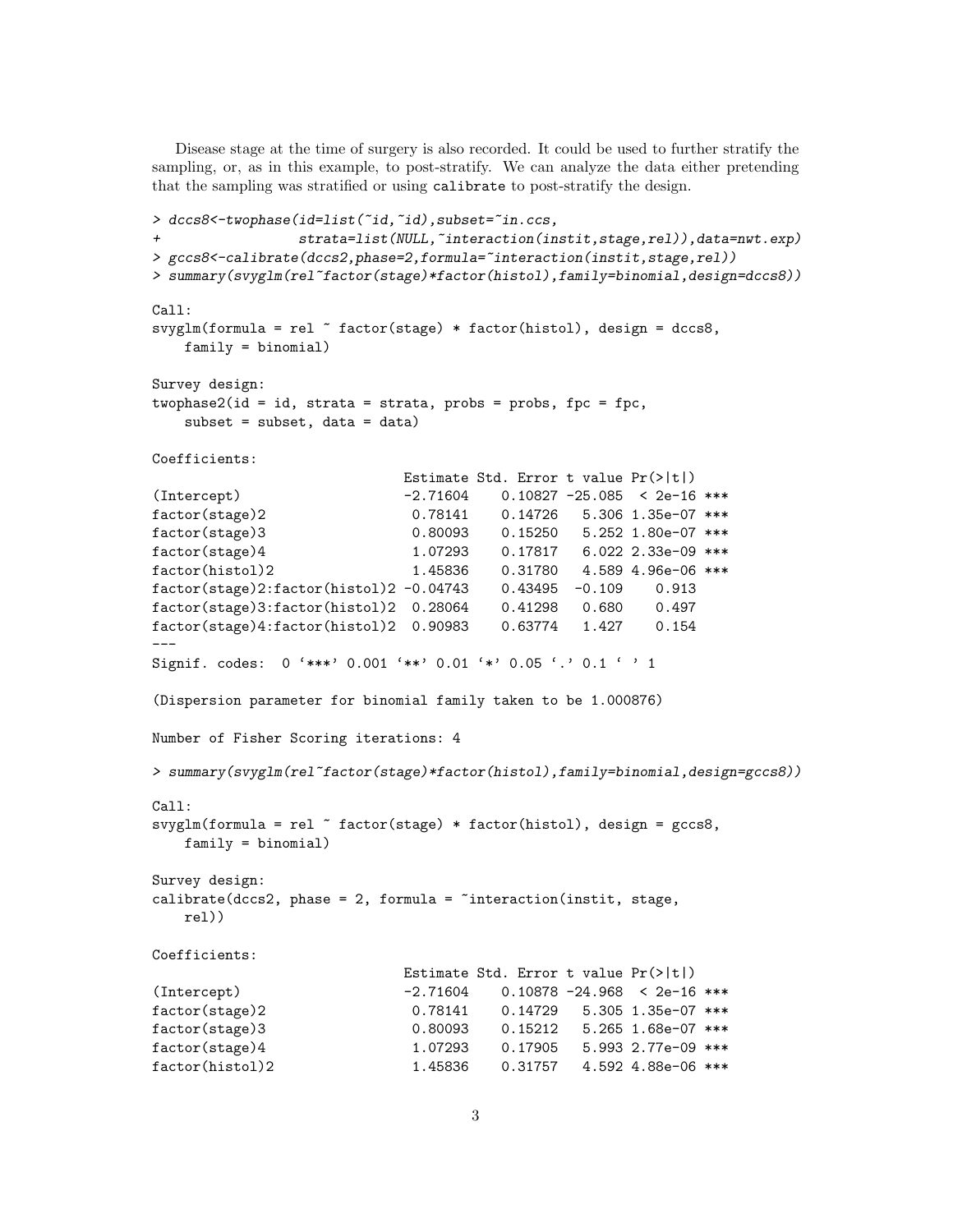factor(stage)2:factor(histol)2 -0.04743 0.43432 -0.109 0.913 factor(stage)3:factor(histol)2 0.28064 0.41231 0.681 0.496 factor(stage)4:factor(histol)2 0.90983 0.63187 1.440 0.150 --- Signif. codes: 0 '\*\*\*' 0.001 '\*\*' 0.01 '\*' 0.05 '.' 0.1 ' ' 1

(Dispersion parameter for binomial family taken to be 1.000876)

Number of Fisher Scoring iterations: 4

### Case–cohort designs

In the case–cohort design for survival analysis, a  $P\%$  sample of a cohort is taken at recruitment for the second phase, and all participants who experience the event (cases) are later added to the phase-two sample.

Viewing the sampling design as progressing through time in this way, as originally proposed, gives a double sampling design at phase two. It is simpler to view the process sub specie aeternitatis, and to note that cases are sampled with probability 1, and controls with probability  $P/100$ . The subcohort will often be determined retrospectively rather than at recruitment, giving stratified random sampling without replacement, stratified on case status. If the subcohort is determined prospectively we can use the same analysis, post-stratifying rather than stratifying.

There have been many analyses proposed for the case–cohort design (Therneau & Li, 1999). We consider only those that can be expressed as a Horvitz–Thompson estimator for the Cox model.

First we load the data and the necessary packages. The version of the NWTS data that includes survival times is not identical to the data set used for case–control analyses above.

```
> library(survey)
> library(survival)
> data(nwtco)
> ntwco<-subset(nwtco, !is.na(edrel))
```
Again, we fit a model that uses histol for all patients, to compare with the two-phase design

```
> coxph(Surv(edrel, rel)~factor(stage)+factor(histol)+I(age/12),data=nwtco)
```

```
Call:
coxph(formula = Surv(edrel, rel) ~ factor(stage) + factor(histol) +
   I(age/12), data = nwtco)
                 coef exp(coef) se(coef) z p
factor(stage)2 0.66730 1.94898 0.12156 5.490 4.03e-08
factor(stage)3 0.81737 2.26455 0.12077 6.768 1.31e-11
factor(stage)4 1.15373 3.16999 0.13490 8.553 < 2e-16
factor(histol)2 1.58389 4.87387 0.08869 17.859 < 2e-16
I(age/12) 0.06789 1.07025 0.01492 4.549 5.39e-06
Likelihood ratio test=395.4 on 5 df, p=< 2.2e-16
n= 4028, number of events= 571
```
We define a two-phase survey design using simple random superpopulation sampling for the first phase, and sampling without replacement stratified on rel for the second phase. The subset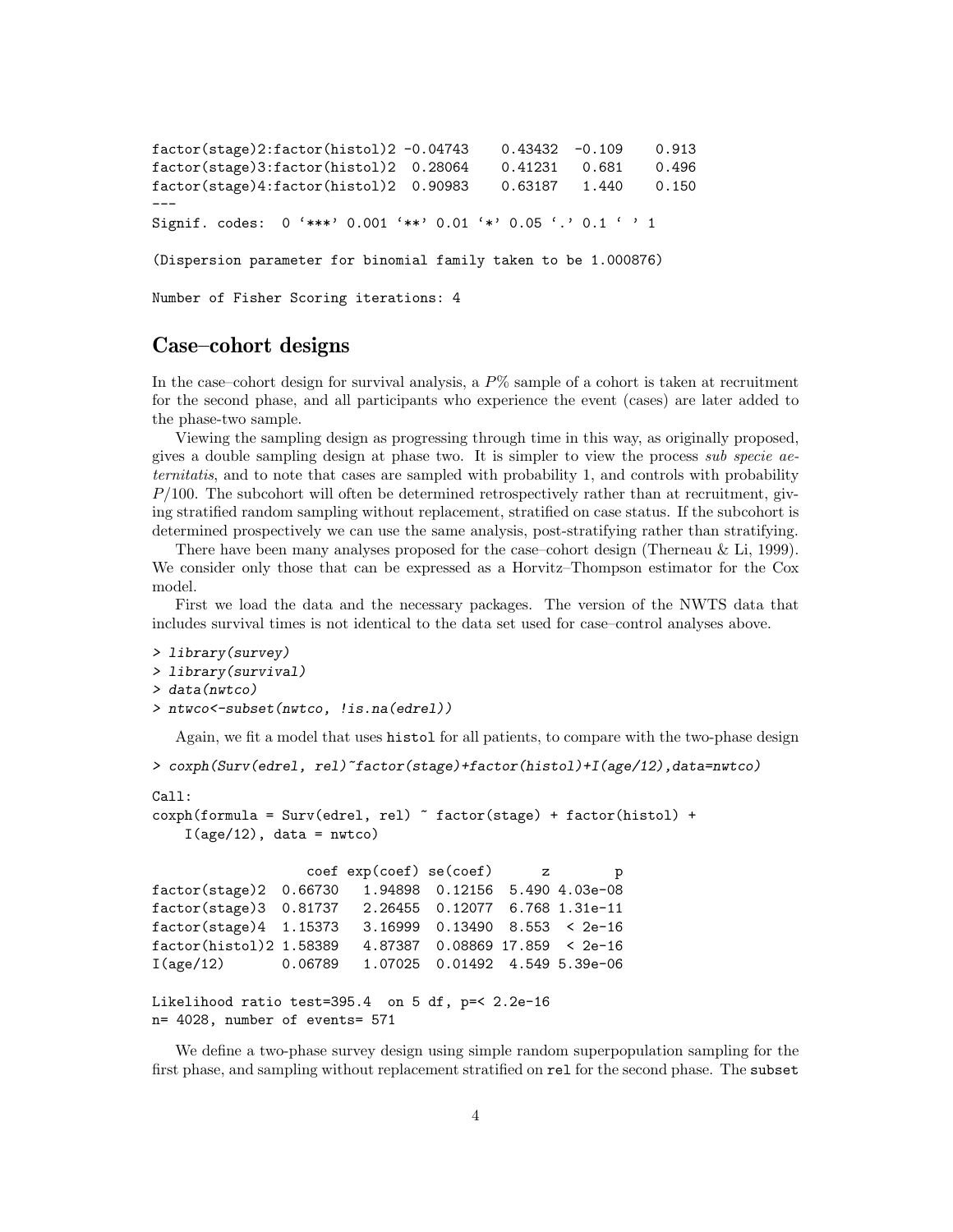argument specifies that observations are in the phase-two sample if they are in the subcohort or are cases. As before, the data structure is rectangular, but variables measured at phase two may be NA for participants not included at phase two.

We compare the result to that given by  $survival$ : cch for Lin & Ying's (1993) approach to the case–cohort design.

```
> (dcch<-twophase(id=list(~seqno,~seqno), strata=list(NULL,~rel),
                    subset="I(in.subcohort | rel), data=nwtco))Two-phase sparse-matrix design:
 twophase2(id = id, strata = strata, probes = probes, fpc = fpc,subset = subset, data = data)Phase 1:
Independent Sampling design (with replacement)
svydesign(ids = \text{seqno})
Phase 2:
Stratified Independent Sampling design
svydesign(ids = "seqno, strata = "rel, fpc = "*phase1*)> svycoxph(Surv(edrel,rel)~factor(stage)+factor(histol)+I(age/12),
                  design=dcch)C<sub>a11</sub>:
svycoxph(formula = Surv(edrel, rel) \tilde{ } factor(stage) + factor(histol) +
    I(age/12), design = dcch)
                   coef exp(coef) se(coef) robust se z p
factor(stage)2 0.69266 1.99902 0.22688 0.16279 4.255 2.09e-05
factor(stage)3 0.62685 1.87171 0.22873 0.16823 3.726 0.000194
factor(stage)4 1.29951 3.66751 0.25017 0.18898 6.877 6.13e-12
factor(histol)2 1.45829 4.29861 0.16844 0.14548 10.024 < 2e-16
I(age/12) 0.04609 1.04717 0.02732 0.02302 2.002 0.045233
Likelihood ratio test= on 5 df, p=
n= 1154, number of events= 571
> subcoh <- nwtco$in.subcohort
> selccoh <- with(nwtco, rel==1|subcoh==1)
> ccoh.data <- nwtco[selccoh,]
> ccoh.data$subcohort <- subcoh[selccoh]
> cch(Surv(edrel, rel) ~ factor(stage) + factor(histol) + I(age/12),
+ data =ccoh.data, subcoh = ~subcohort, id=~seqno,
+ cohort.size=4028, method="LinYing")
Case-cohort analysis,x$method, LinYing
 with subcohort of 668 from cohort of 4028
Call: cch(formula = Survey (edrel, rel) \sim factor(stage) + factor(histol) +
    I(age/12), data = ccoh.data, subcoh = ~subcohort, id = ~seqno,
    \text{cohort.size} = 4028, \text{ method} = \text{"LinYing"}Coefficients:
```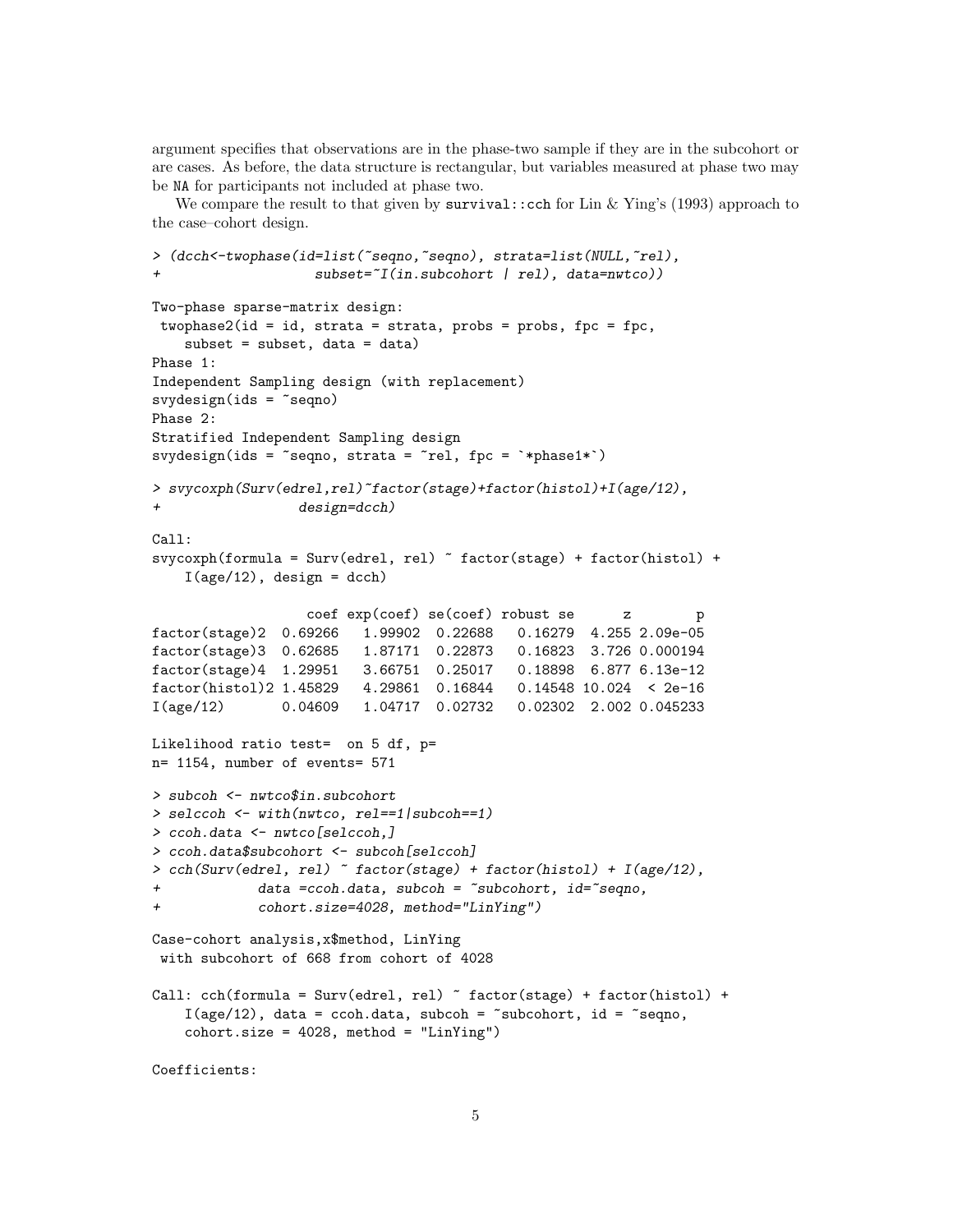|                                                                | Value | SE. | 7. | р                                           |
|----------------------------------------------------------------|-------|-----|----|---------------------------------------------|
| factor(stage)2 0.69265646 0.16287906 4.252581 2.113204e-05     |       |     |    |                                             |
| factor(stage)3  0.62685179  0.16746144  3.743260  1.816478e-04 |       |     |    |                                             |
| factor(stage)4 1.29951229 0.18973707 6.849016 7.436052e-12     |       |     |    |                                             |
| factor(histol)2 1.45829267 0.14429553 10.106291 0.000000e+00   |       |     |    |                                             |
| I(age/12)                                                      |       |     |    | 0.04608972 0.02230861 2.066006 3.882790e-02 |

Barlow (1994) proposes an analysis that ignores the finite population correction at the second phase. This simplifies the standard error estimation, as the design can be expressed as one-phase stratified superpopulation sampling. The standard errors will be somewhat conservative. More data preparation is needed for this analysis as the weights change over time.

```
> nwtco$eventrec<-rep(0,nrow(nwtco))
> nwtco.extra<-subset(nwtco, rel==1)
> nwtco.extra$eventrec<-1
> nwtco.expd<-rbind(subset(nwtco,in.subcohort==1),nwtco.extra)
> nwtco.expd$stop<-with(nwtco.expd,
                        ifelse(rel & !eventrec, edrel-0.001,edrel))
> nwtco.expd$start<-with(nwtco.expd,
                         ifelse(re1 & eventrec, edrel-0.001, 0))> nwtco.expd$event<-with(nwtco.expd,
                         ifelse(re1 & eventrec, 1, 0))> nwtco.expd$pwts<-ifelse(nwtco.expd$event, 1, 1/with(nwtco,mean(in.subcohort | rel)))
```
The analysis corresponds to a cluster-sampled design in which individuals are sampled stratified by subcohort membership and then time periods are sampled stratified by event status. Having individual as the primary sampling unit is necessary for correct standard error calculation.

```
> (dBarlow <- svydesign(id="seqno+eventrec, strata="in.subcohort+rel,
                     data=nwtco.expd, weight=\text{``pwts)})
Stratified 2 - level Cluster Sampling design (with replacement)
With (1154, 1239) clusters.
svydesign(id = ~seqno + eventrec, strata = ~in.subcohort + rel,
    data = nwtco.expd, weight = \gamma pwts)> svycoxph(Surv(start,stop,event)~factor(stage)+factor(histol)+I(age/12),
+ design=dBarlow)
Call:
svycoxph(formula = Surv(start, stop, event) ~ factor(stage) +
    factor(histol) + I(age/12), design = dBarlow)
                  coef exp(coef) se(coef) robust se z p
factor(stage)2 0.73589 2.08734 0.18571 0.16985 4.333 1.47e-05
factor(stage)3 0.59763 1.81780 0.18876 0.17529 3.409 0.000651
factor(stage)4 1.39068 4.01757 0.20500 0.20777 6.693 2.18e-11
factor(histol)2 1.50450 4.50191 0.13945 0.16407 9.170 < 2e-16
I(age/12) 0.04315 1.04410 0.02228 0.02425 1.779 0.075191
Likelihood ratio test= on 5 df, p=
n= 1239, number of events= 571
```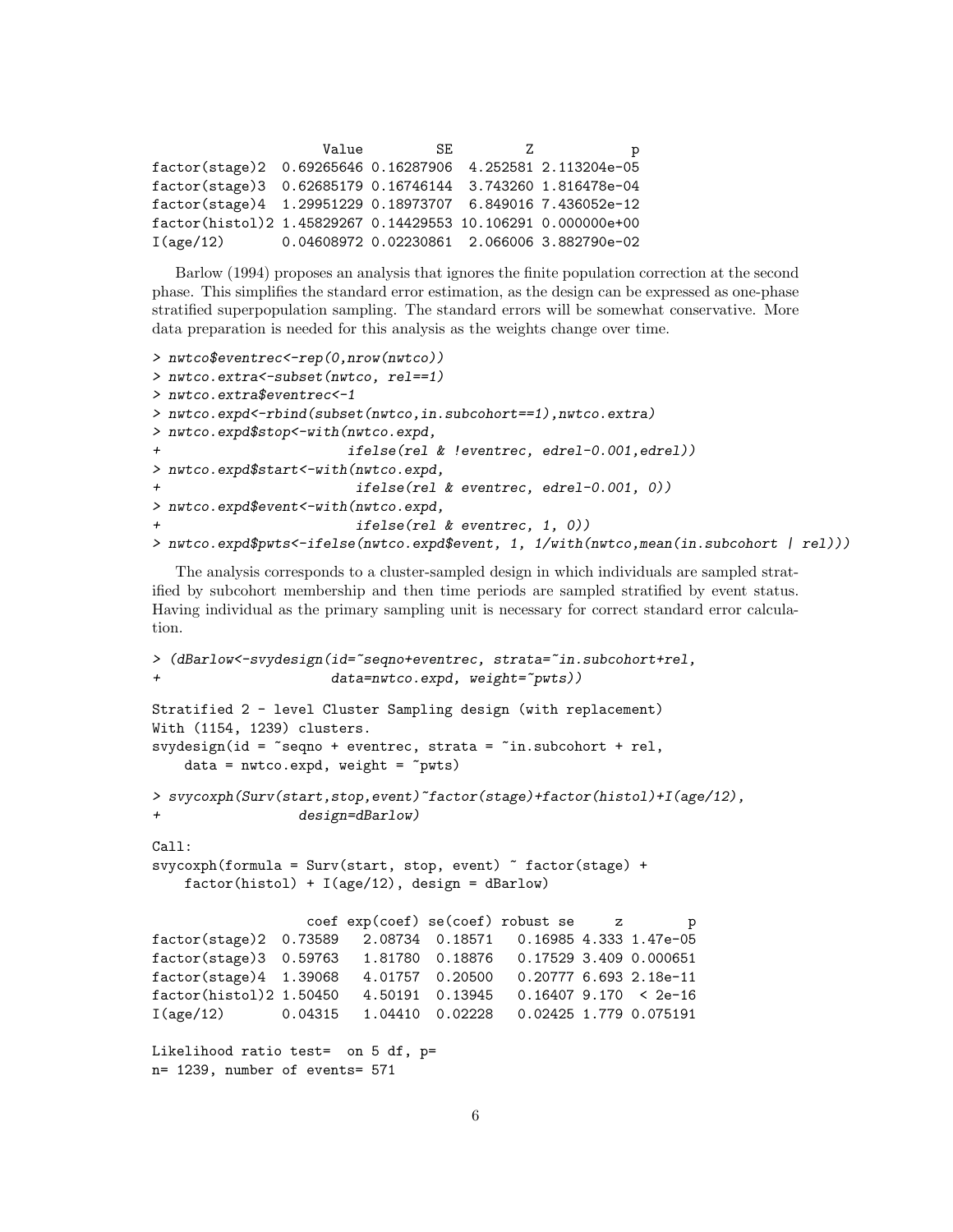In fact, as the finite population correction is not being used the second stage of the cluster sampling could be ignored. We can also produce the stratified bootstrap standard errors of Wacholder et al (1989), using a replicate weights analysis

```
> (dWacholder <- as.svrepdesign(dBarlow,type="bootstrap",replicates=500))
Call: as.svrepdesign.default(dBarlow, type = "bootstrap", replicates = 500)
Survey bootstrap with 500 replicates.
> svycoxph(Surv(start,stop,event)~factor(stage)+factor(histol)+I(age/12),
                 design=dWacholder)
Call:
svycoxph.svyrep.design(formula = Surv(start, stop, event) ~ factor(stage) +
    factor(histol) + I(age/12), design = dWacholder)
                  coef exp(coef) se(coef) z p
factor(stage)2 0.73589 2.08734 0.17610 4.179 2.93e-05
factor(stage)3 0.59763 1.81780 0.18191 3.285 0.00102
factor(stage)4 1.39068 4.01757 0.21184 6.565 5.21e-11
factor(histol)2 1.50450 4.50191 0.17194 8.750 < 2e-16
I(age/12) 0.04315 1.04410 0.02645 1.632 0.10272
Likelihood ratio test=NA on 5 df, p=NA
n= 1239, number of events= 571
```
#### Exposure-stratified designs

Borgan et al (2000) propose designs stratified or post-stratified on phase-one variables. The examples at http://faculty.washington.edu/norm/software.html use a different subcohort sample for this stratified design, so we load the new subcohort variable

```
> load(system.file("doc","nwtco-subcohort.rda",package="survey"))
> nwtco$subcohort<-subcohort
> d_BorganII <- twophase(id=list(~seqno,~seqno),
+ strata=list(NULL,~interaction(instit,rel)),
                       data=nwtco, subset=\tilde{I}(rel |subcohort))
> (b2<-svycoxph(Surv(edrel,rel)~factor(stage)+factor(histol)+I(age/12),
                 design=d_BorganII))
Call:
svycoxph(formula = Surv(edrel, rel) \tilde{ } factor(stage) + factor(histol) +
    I(age/12), design = d_BorganII)
                  coef exp(coef) se(coef) robust se z p
factor(stage)2 0.46286 1.58861 0.23762 0.18087 2.559 0.01049
factor(stage)3 0.58309 1.79156 0.23965 0.17848 3.267 0.00109
factor(stage)4 1.05967 2.88541 0.26182 0.20524 5.163 2.43e-07
factor(histol)2 1.59744 4.94035 0.17688 0.13342 11.973 < 2e-16
I(age/12) 0.02994 1.03039 0.02942 0.03337 0.897 0.36972
Likelihood ratio test= on 5 df, p=
n= 1062, number of events= 571
```